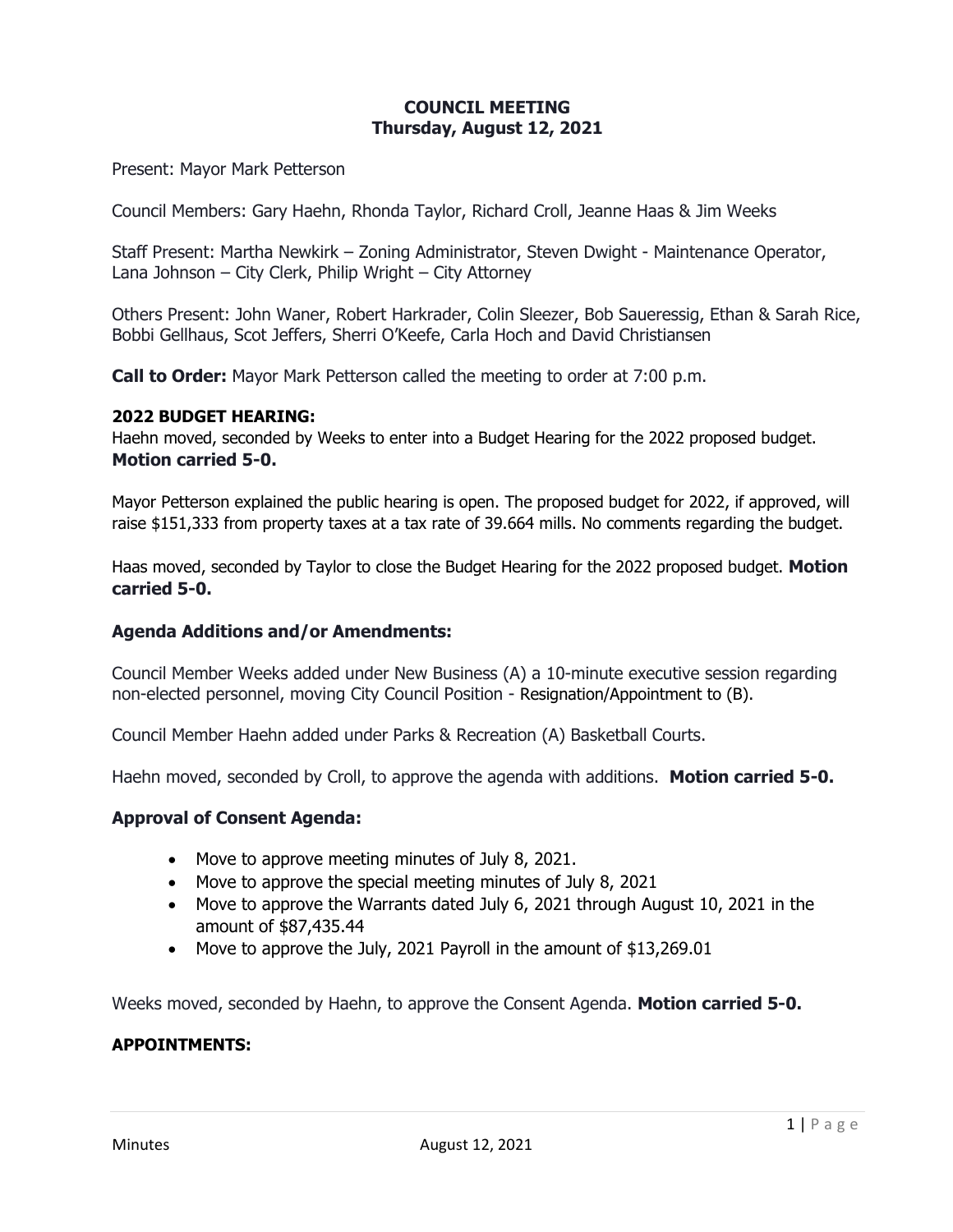- TrustPoint Insurance Bobbi Gellhaus, CISR, Insurance Agent presented a dividend check for \$4,225.60 from EMC Insurance.
- Coffey County Cancer Support Group

Haehn moved, seconded by Weeks to donate \$250 to the Coffey County Support Group. Funds to be used from General Fund. **Motion carried 5-0.**

• Burlington Recreation Center – Scot Jeffers

Scot would like to have committee to evaluate the cost of developing city land by the baseball fields for soccer. Council Member Croll had spoken with Mike Skillman about the parking area. A corner of the Skillman property might be able to be added to the parking. A rough quote to develop the parking lot is around \$45,000. Mayor Petterson mentioned that Jim Schuessler will be speaking at the next board meeting regarding the Community Improvement Plan and the sports complex was in the plans. Council Member Croll mentioned a possible loan from the county.

Haehn moved, seconded by Taylor to form a committee with USD 244 to pursue the development of the New Strawn Sports Complex. **Motion carried 5-0.**

# **PUBLIC COMMENTS:**

Colin Sleezer informed the council that the cul-de-sac in front of his house on Algonquin Dr catches water and won't drain. Mayor Petterson told him that a stormwater survey is one of the items that is in the Community Improvement Plan. Clerk Johnson mentioned that the Sleezer property was already on the list for the survey.

Robert Harkrader – USDA Safety Training for southeast Kansas, would like to hold an ATV safety training in the field west of the ball diamond. A liability waiver is signed by all participants.

Taylor moved, seconded by Croll to allow Robert Harkrader the use of a lot west of the city ball field, contingent on approval of City Attorney, for safety training, September 8, 2021. **Motion carried 5-0.**

Sarah and Ethan Rice introduced themselves as the new owners of the former golf course property. They would like to help with community development and housing. 20 acres sold off very quickly. People enjoy fishing in the ponds and Sarah asked if the city would be interested in purchasing it for development. Council Member Croll said holes #1 and #9 would not be able to be used for anything and maybe it would be best if the city could purchase the area for a fitness trail. Mayor Petterson confirmed with Colin Sleezer that Mike Bauman owns the north end of the golf building and Mike Skillman owns the south end. Council Member Weeks asked about keeping the frontage area mowed and weed-eated. Sarah said they had just had a baby and had hired out the mowing of the property. Council Member Haas asked how much land (holes  $#1$  and  $#9$ ) to which Sarah said 8 acres. Sarah also mentioned that they are working with Bobby Skipper on lot sizes, electric and sewer. They are also working with Zoning Administrator Newkirk. They discussed possible access from  $4<sup>th</sup>$  and Cheyenne. Mayor Petterson asked if they were working on ideas before they plat to which Sarah responded Yes, we only want to do it one time. Council member Weeks mentioned they could still develop #1 down to which Sarah said possible 5 acre lots. Council Member Weeks asked are we going to get it cleaned up to which Sarah responded, we are working on it Mr. Weeks. Council Member Taylor thanked the Rice family for coming.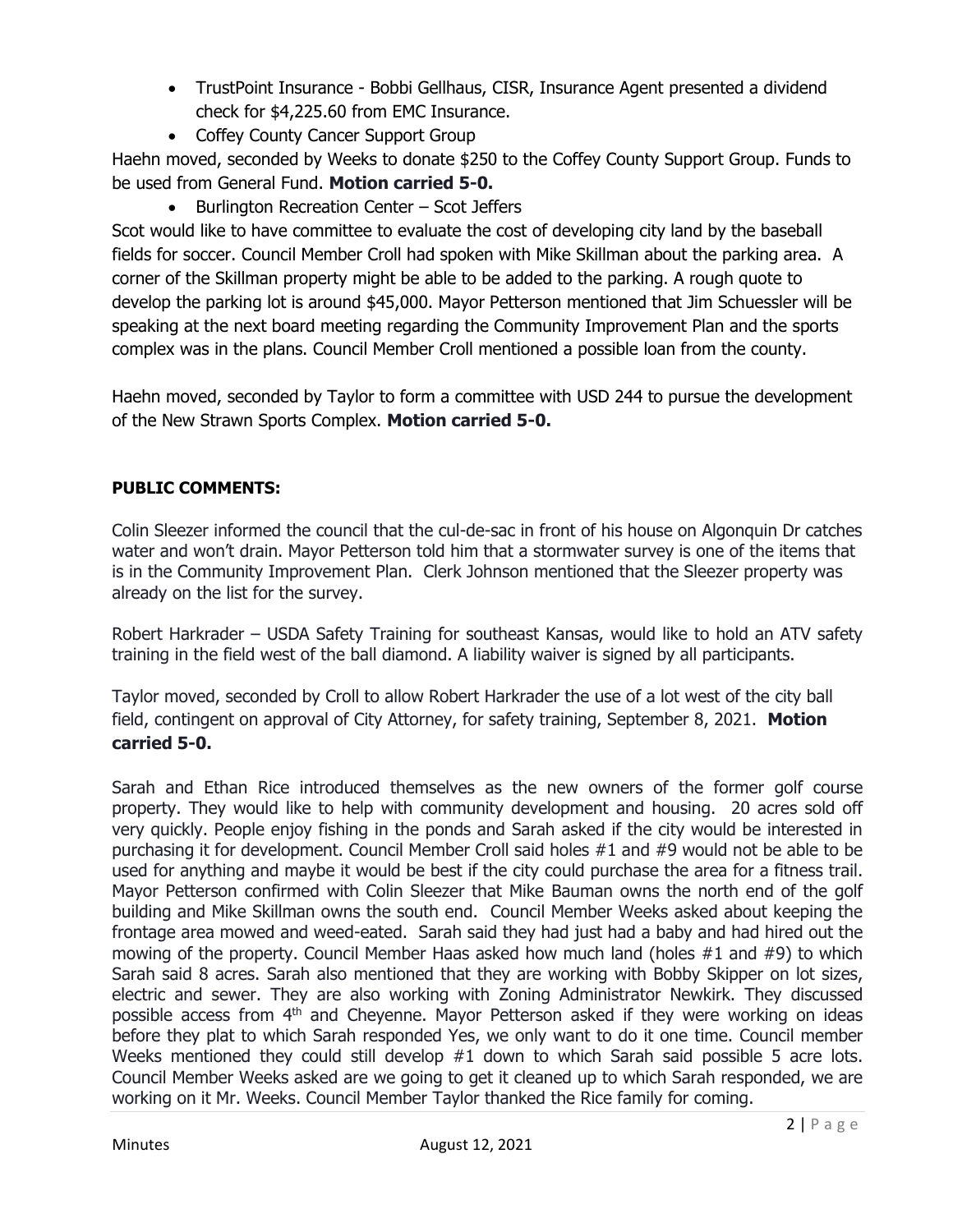## **FINANCIAL REPORTS:**

• 2022 Budget Approval

Weeks moved, seconded by Haehn to accept the 2022 Budget as published. **Motion carried 5-0.**

## **Staff Reports:**

### **Zoning Administrator Report:**

Zoning books have been updated and ready for the Council. The 3 official copies in the office have been updated along with one for the library. Zoning Administrator Newkirk thanked Clerk Johnson for her help with the copying.

Council Member Haehn asked Zoning Administrator Newkirk if she inspects after the build to which Newkirk responded I don't measure it off. Council Member Haehn said according to the code it's supposed to be inspected. Maintenance Operator Dwight commented that she isn't a code inspector. Council Member Haas said the building code says Administrator would inspect. Zoning Administrator Newkirk informed the council that with proper tools she could measure from the street to the building at the time of construction.

### **Code Enforcement Officer:**

• Golf Course Grass - Weeks

Council Member Weeks commented that since day one the golf course hasn't been mowed out front and people are tired of driving by and it not being mowed. City Attorney said you mow for self-pride. Council Member Weeks said to tell them they have two weeks to clean it up or the city will mow. Council Member Croll asked to whose standards? Council Member Taylor said we shouldn't pick on them with all of the other properties in town. Council Member Haehn is tired of talking and not doing anything. Council Member Taylor asked can you not see the progress? Mayor Petterson said don't expect it to be maintained like a golf course.

## **Maintenance Operator Report:**

#### • Mulch Quote

Mayor Petterson asked if we had checked into possible waste tire grants from the State of Kansas for mulch.

Haas moved, seconded by Haehn to accept a bid for mulch from Recycled Rubber Products, in the amount of \$2,493 for four bags of rubber mulch plus shipping. Funds to be used from Parks. **Motion carried 5-0.**

- Chlorine Building is falling apart. It might be best if the building was replaced. We could take the building down and dispose of it. Would like to be able to get quotes for a 2x4 framed building and siding. Council Member Taylor asked Steven to get quotes for regulators also.
- Chlorine jetter for tower would turn the water in the tower, could be solar or electric.

Council Member Croll asked what happened today. Maintenance Operator Dwight said they were replacing a meter pit and the spade went through a schedule 20 pipe. There was no way to isolate it and the tower had to be shut down. Council Member Taylor said we need more isolation valves.

There is a small leak on Hillview and Johnny, dug for several days but still haven't located it. Hydrovac still isn't available.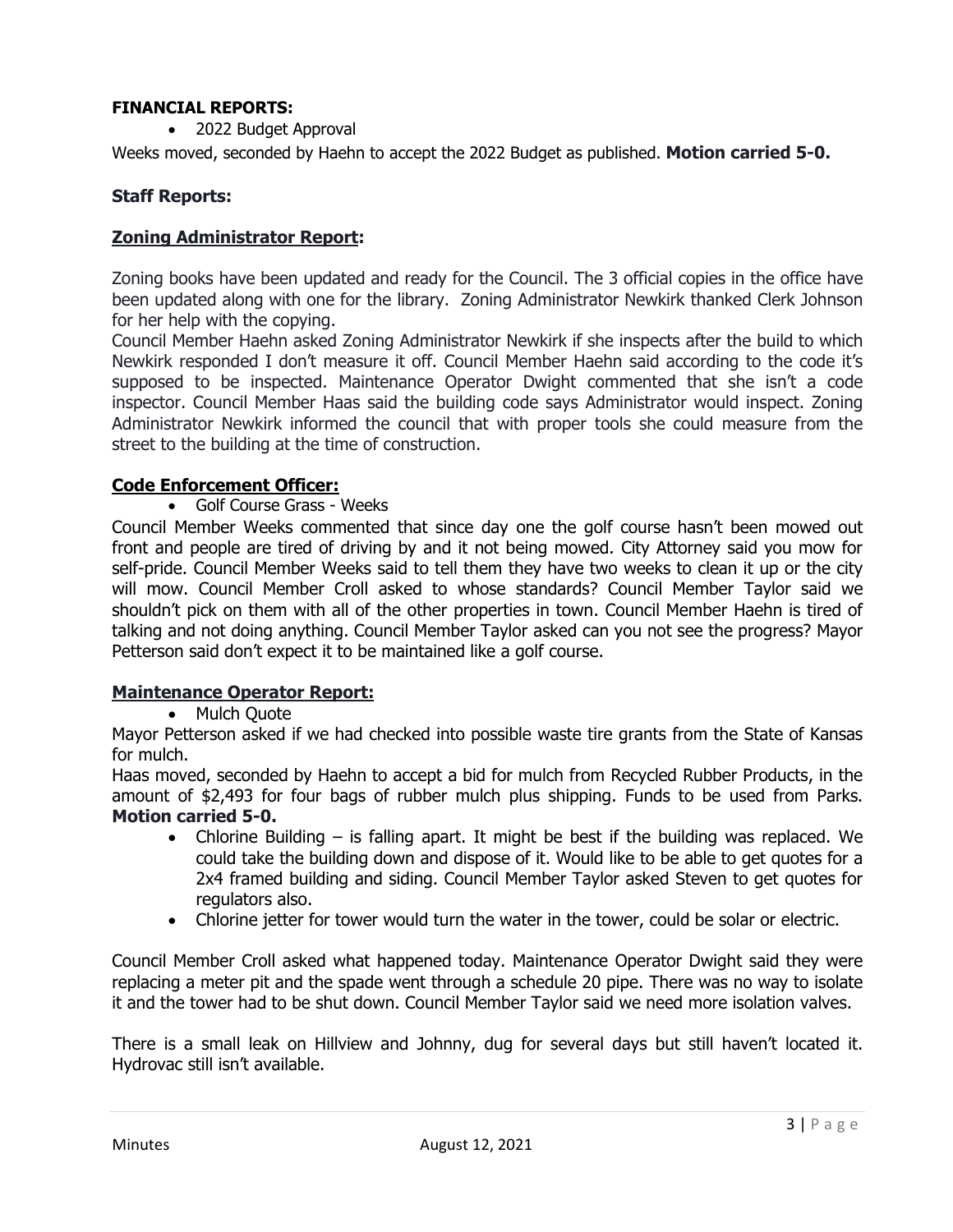There was a hobo about 3 weeks ago staying at the park. No Camping signs have been ordered.

# **City Clerk Report:**

- ARPA funds of  $$28,824.26$  arrived on  $7/21/21$
- Stamps price of stamps are going up. Plan to buy more before that happens
- KS/IIMC Certification Institute Year 2

Taylor moved, seconded by Croll to approve \$485 registration fee plus lodging and meal expense according to City policy for Clerk Johnson to attend training for Kansas/IIMC Certification Institute Year II in Wichita, November  $8 - 10$ , 2021 to be paid from General Fund. **Motion carried 5-0.**

- City Hall closed  $11/11/21$  November Council meeting will be  $11/18/21$
- Community Building Calendar rentals

August - 8<sup>th</sup> – Private Event, 10<sup>th</sup> – Private Event, 17<sup>th</sup> – IEBW, 24<sup>th</sup> – New Strawn Library September –  $11<sup>th</sup>$  – OK Kids,  $21<sup>st</sup>$  - IBEW

### **City Attorney Report**:

Council Member Haas asked City Attorney about a comment in the July 8, City Council Meeting Minutes "zoning should be zoning, not building". Wright replied that for regulating building you should be trained in the city code. A special meeting may be needed to address building references as a building inspector. The city has a zoning administrator, not a building inspector.

## **Mayor's Report:** no report

## **Finance and Economic Development:** Jeanne Haas – no report

#### **Community Building Report:** Richard Croll

• Metal siding

Still waiting on numbers for residing the community building. Will need to get a quote to replace the park restroom. The existing pad could be used but upgrade the electrical, plumbing and make ADA compliant. Also add a fish cleaning station on the back.

• Coffey County Library – New Strawn Branch

Croll moved, seconded by Taylor to waive fees for the New Strawn Branch Library to use the Community Building on August 24, 2021. **Motion carried 5-0.**

#### **Utility Report:** Jim Weeks

Water Usage & Loss Report

#### **Street Report: Rhonda Taylor**